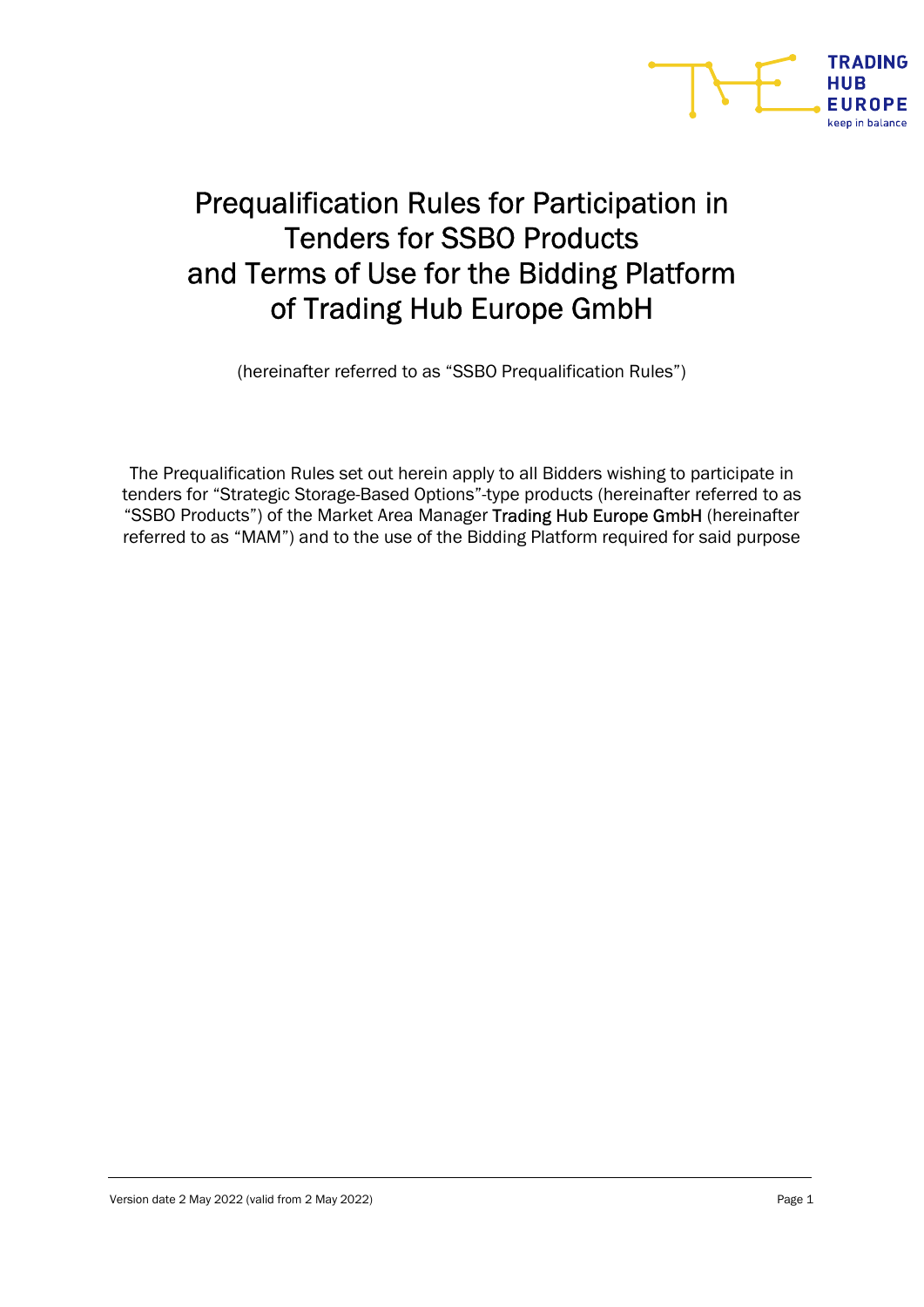

## List of contents

| $\S_1$ | General Information on the Prequalification Procedure for Being Admitted as a Bidder 3 |
|--------|----------------------------------------------------------------------------------------|
| $§$ 2  |                                                                                        |
| $§$ 3  |                                                                                        |
| $§$ 4  |                                                                                        |
| $\S5$  |                                                                                        |
| § 6    |                                                                                        |
| § 7    |                                                                                        |
| § 8    |                                                                                        |
| $\S 9$ | General Information on Access to, and Use of, the Bidding Platform 13                  |
| $§$ 10 |                                                                                        |
| § 11   |                                                                                        |
| $§$ 12 |                                                                                        |
| $§$ 13 |                                                                                        |
| § 14   |                                                                                        |
| $§$ 15 |                                                                                        |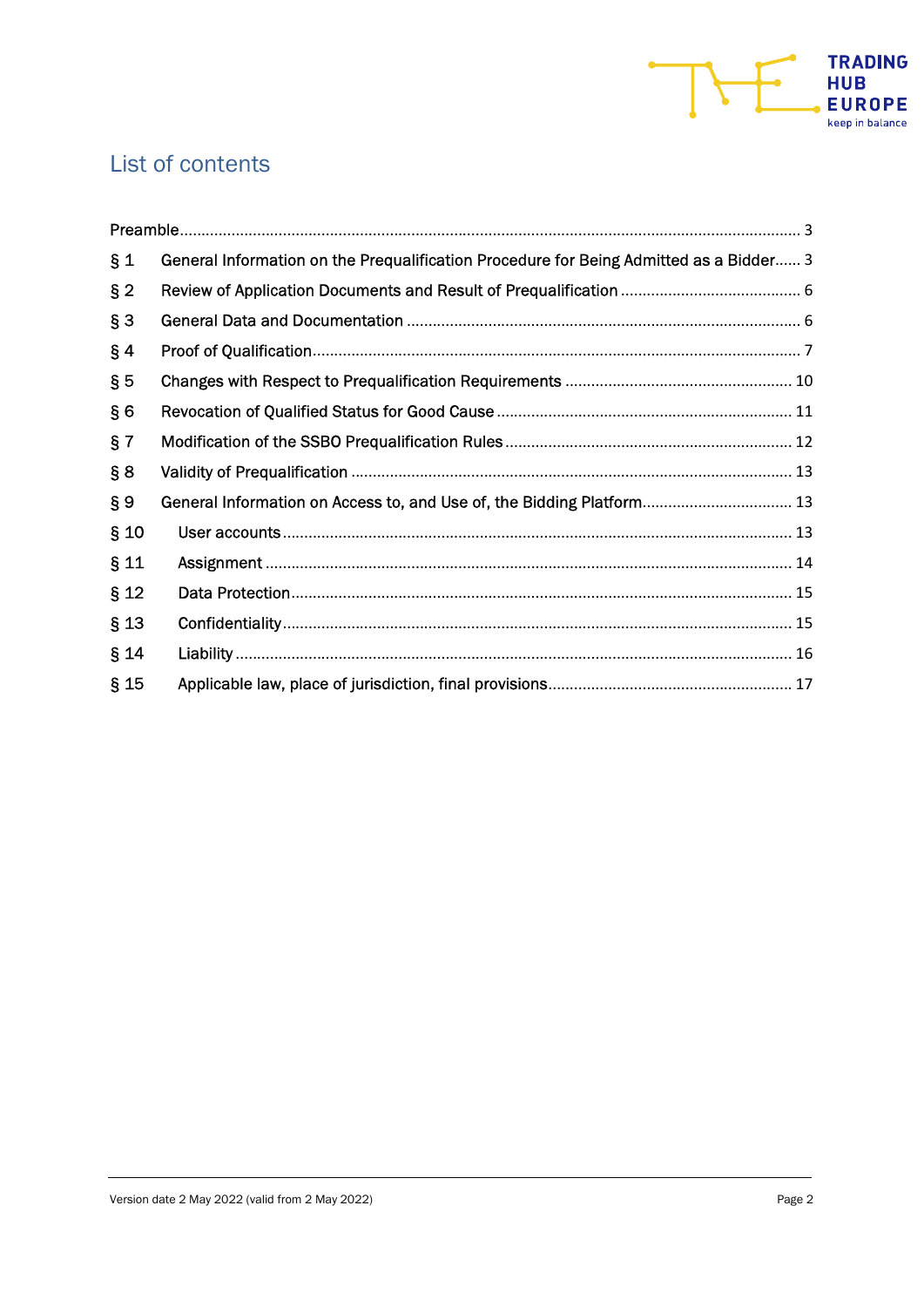

#### Preamble

Section 35a of the German Energy Industry Act (Gesetz über die Elektrizitäts- und Gasversorgung – EnWG) requires the MAM to cooperate in ensuring security of supply and to take further measures, especially with a view to achieving certain storage levels at the gas storage facilities located in its market area.

Section 35b (1) of the German Energy Industry Act requires the operators of gas storage facilities to ensure more closely defined storage levels in the period from 1 October of a calendar year to 1 February of the following year by means of appropriate contractual arrangements. Pursuant to Section 35c (1) of the German Energy Industry Act ("Stage 1"), the MAM shall, following the approval of the Federal Ministry of Economics and Climate Protection (BMWK) and in agreement with the Federal Network Agency (BNetzA), procure strategic options for the provision of gas as appropriate to ensure that the gas storage levels pursuant to Section 35b are achieved in market-based, transparent and non-discriminatory public tender procedures in order to ensure security of supply. If the gas volumes injected by the users of a gas storage facility and tenders pursuant to section 35c(1) are not sufficient to achieve the storage levels pursuant to section 35b, the MAM may conduct additional tenders pursuant to section 35c(2) ("Stage 2").

Against this background, the MAM enters into contracts for SSBO products. Any Balancing Group Manager in the Trading Hub Europe Market Area (hereinafter referred to as "Bidder") wishing to participate in the MAM's tender for SSBO Products is required to complete a prequalification procedure. This document describes the details of said prequalification procedure, including the required prequalification application documents.

## § 1 General Information on the Prequalification Procedure for Being Admitted as a Bidder

(1) The successful completion of the prequalification procedure set out herein is a prerequisite for participating in the MAM's tenders for SSBO Products. By completing and signing the admission form, the applicant agrees to these SSBO Prequalification Rules.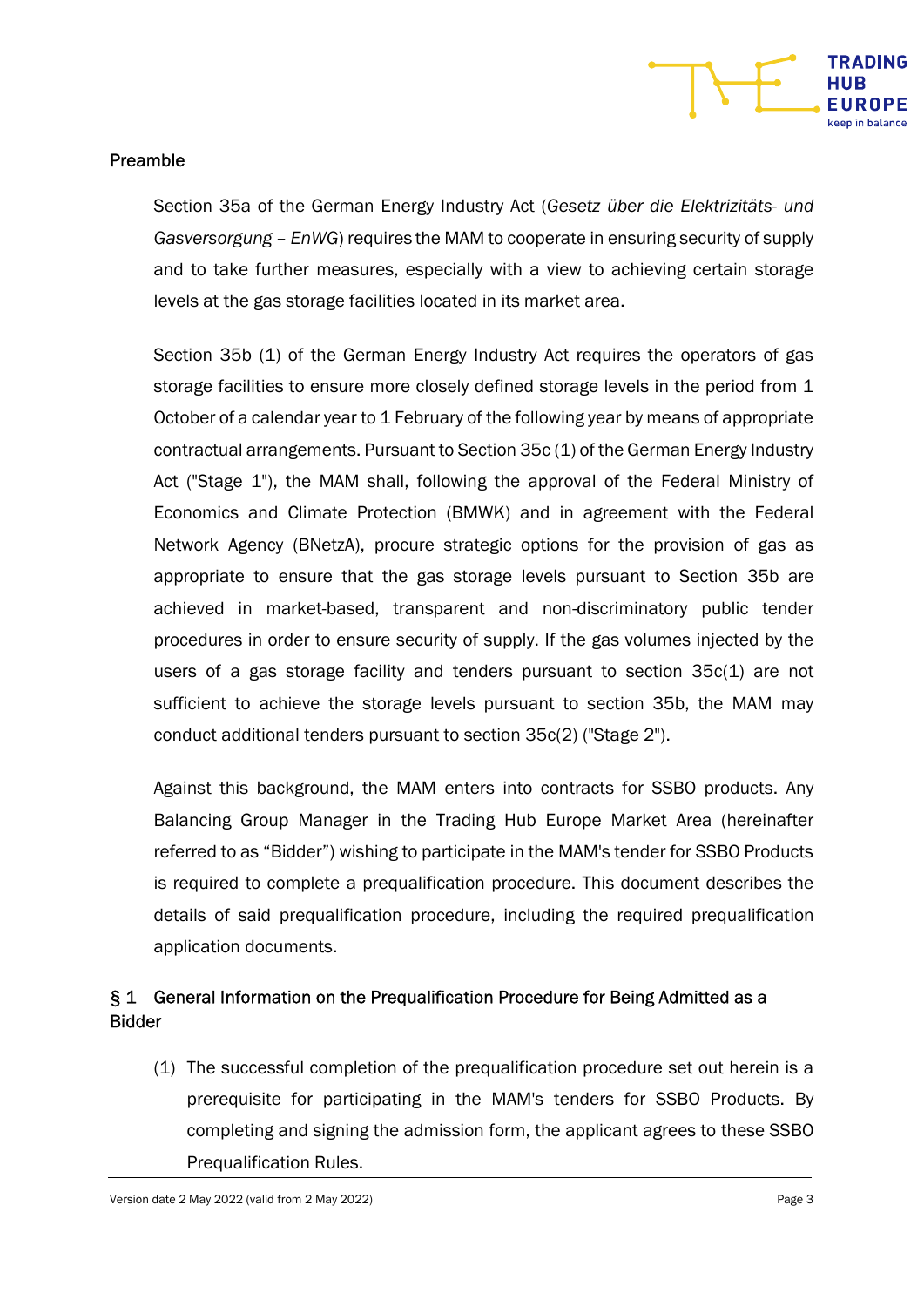

- (2) Any Bidder may participate in the MAM's prequalification procedure and submit an application for admission (Annex 1). Companies wishing to use the Bidding Platform<sup>1</sup> have to be registered as a Balancing Group Manager.
- (3) Bidders are not permitted to participate in the prequalification procedure as a bidding consortium.
- (4) In the course of the prequalification procedure, the Bidder shall demonstrate that it is able to meet the MAM's requirements for the provision of storage volumes and the withdrawal from storage of such volumes when a call order is issued (hereinafter: "Qualification"). In order to demonstrate its Qualification, the Bidder shall collect and submit to the MAM all the documents and evidence laid down in section 3 hereinbelow. All documents submitted must be either original documents or certified copies. Non-certified copies of original documents will not be taken into account by the MAM. The Bidder must use any forms made available by the MAM and complete such forms using permanent ink or any other medium that is fit for archiving. No amendments and/or additions of any type may be made to the forms provided by the MAM, and any Bidder submitting such forms with amendments and/or additions will be excluded from the prequalification procedure.
- (5) No official documents submitted may have been issued more than three months prior to submission. Any evidence and/or documents not written in English or German must be translated into English or German by a translator officially authorised by national authorities to prepare certified translations, and submitted alongside such translation. Any verification documents issued in other countries must at least be equivalent to the corresponding German documents required. The Bidder shall bear the risks associated with any translation errors.
- (6) The Bidder is responsible for the completeness and correctness of any and all information, documents and evidence submitted. The MAM reserves the right to require the Bidder to submit additional documents and evidence where necessary, in particular where necessary in order to ensure security of supply.
- (7) If the Bidder submitting the application is a natural person the application must be signed. If the Bidder submitting the application is a legal person the

<sup>1</sup> So-called: Balancing Services Portal (https://www.tradinghub.eu/en-gb/Portals/BSP)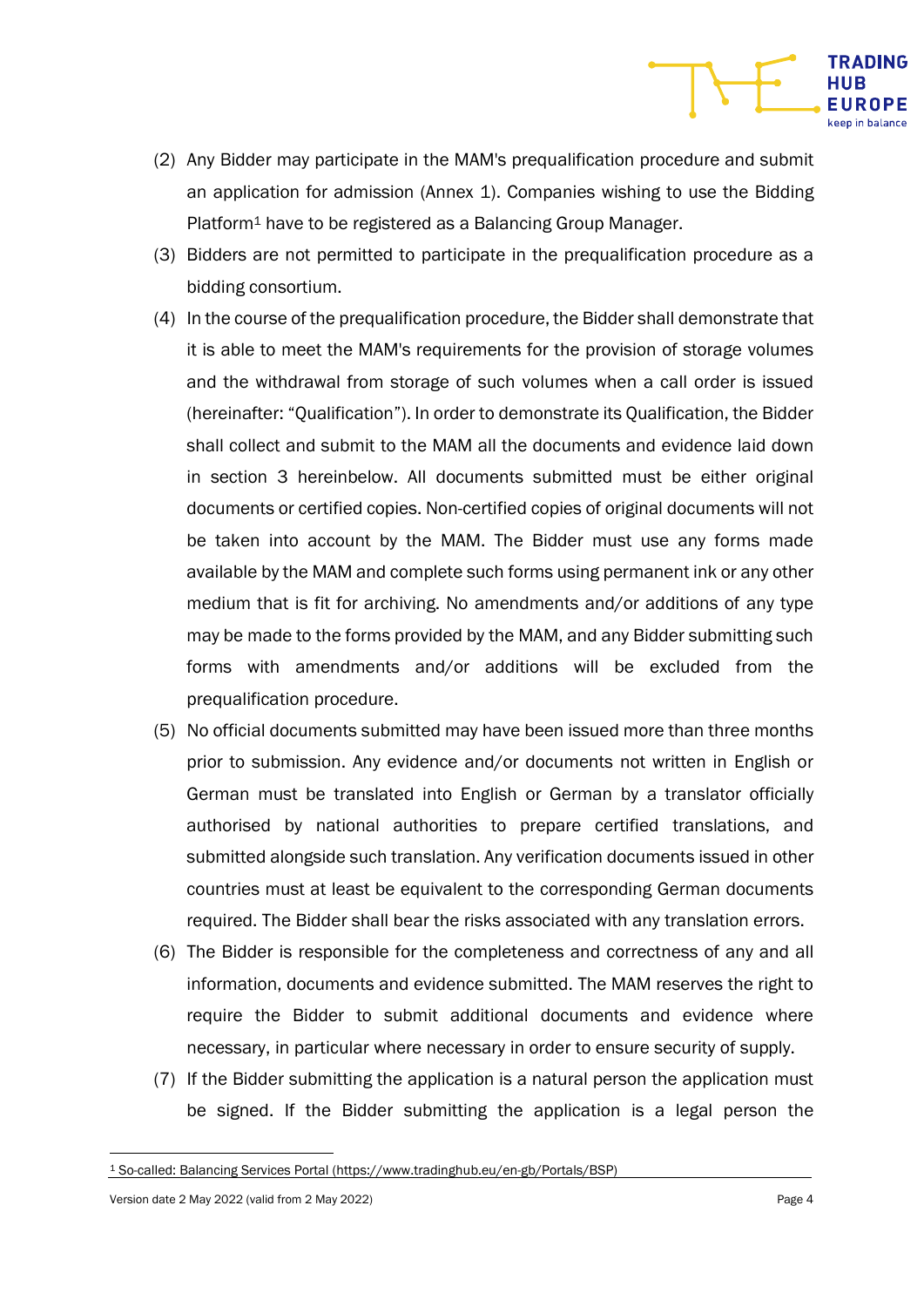

application must be signed either by a single person that is authorised to represent the entity individually, or by a group of persons authorised to act jointly on behalf of said entity; verification of the acting person's power of agency must be submitted. The application for admission is a legally binding undertaking.

- (8) The Bidder may submit its application documents by fax in advance, provided that the original documents are received by the MAM within seven (7) business days2 of the receipt of the faxed documents. In such case the application is deemed to have been submitted on the day when the faxed documents have been received. However, if the original documents are not received by the MAM within seven (7) business days of the receipt of the faxed documents, the application will be considered to be incomplete and, if the Bidder had already been rated as prequalified based on any documents previously submitted by fax, and included in the Bidders List, the Bidder will be reclassified as not prequalified. Documents may not be transmitted electronically (by email etc.).
- (9) Any and all costs and expenses for the preparation and submission of the documents required for prequalification shall be borne by the Bidder. This also applies with respect to any translation costs. Upon completion of the prequalification procedure the documents submitted by the Bidder will not be returned to the Bidder; any documents which are no longer required will be destroyed. Any documents, forms, etc. made available by the MAM remain the property of the MAM.
- (10) Any queries the Bidder may have in connection with the prequalification procedure must be addressed to the contact details of the MAM's Customer and Contract Management department provided on the website3 .
- (11) The Bidder is responsible for providing a correct and valid email address at which it can receive emails at any point in time.

Version date 2 May 2022 (valid from 2 May 2022) Page 5

<sup>2</sup> For the purpose of these SSBO Prequalification Rules, "business day" means any day between and including Monday to Friday, with the exception of public holidays and the 24th and 31st of December; in this context any public holiday observed in any German federal state is regarded as a public holiday. 3 www.tradinghub.eu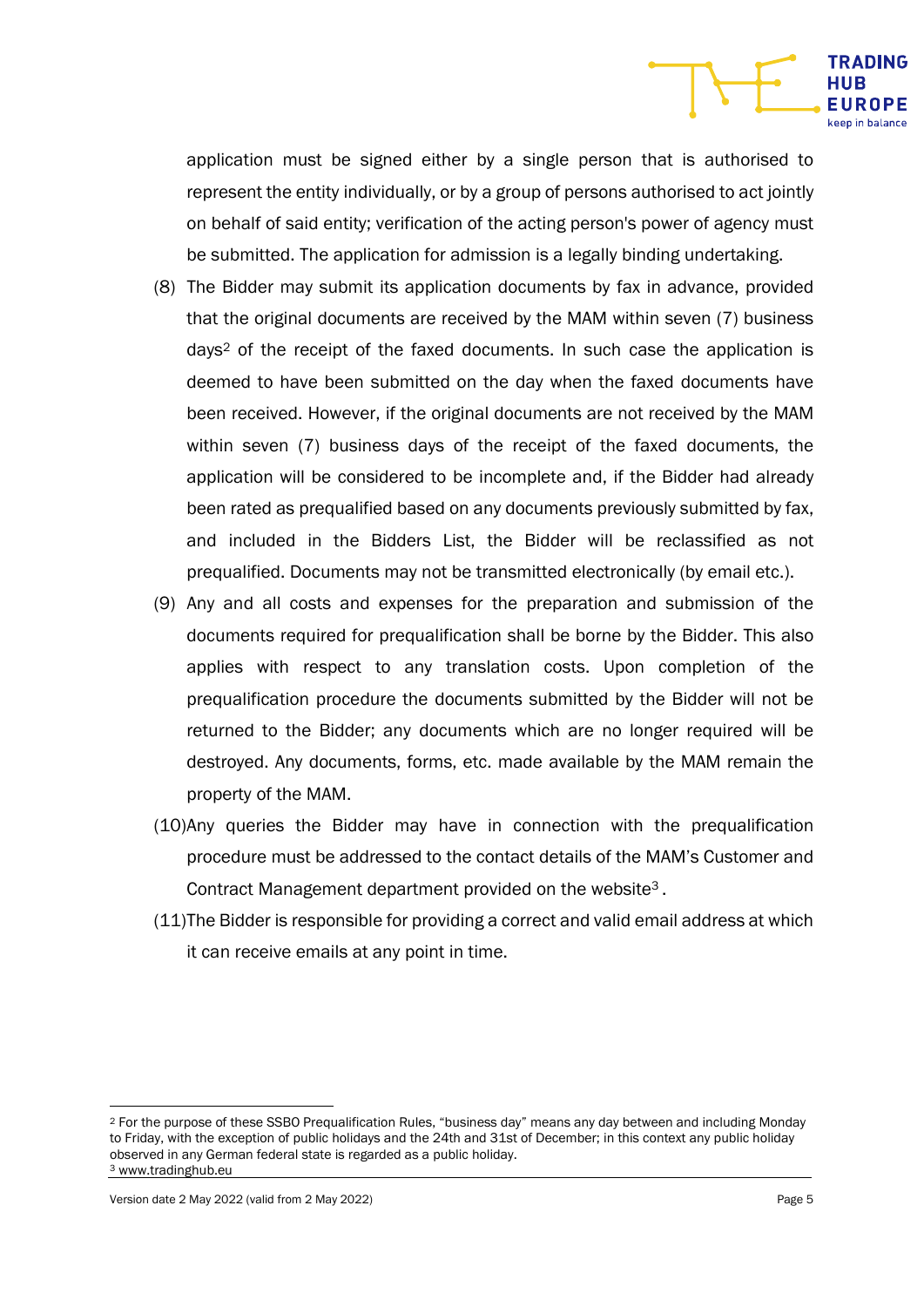

#### § 2 Review of Application Documents and Result of Prequalification

- (1) The MAM will start reviewing the application documents as soon as it has received from the Bidder all documents and evidence required, and if such documents are complete, in the required form and in compliance with these SSBO Prequalification Rules. The prequalification application is deemed to be complete if all the documents and evidence listed below have been submitted in the form as required under these SSBO Prequalification Rules. Any prequalification application which is incomplete, not in the required form or not in compliance with these SSBO Prequalification Rules will not be processed. All documents and evidence submitted by the Bidder will be reviewed by the MAM within 15 business days following receipt of a complete application, subject to any queries the MAM might have. The Bidder is not entitled to participate in the review of the documents.
- (2) The MAM will verify the Bidder's Qualification solely on the basis of the documents and evidence submitted by the Bidder, unless any circumstances or information known to the MAM (as, in particular, the credit rating of a credit rating agency) give rise to any doubt as to the Bidder's Qualification. In determining whether the Bidder is suitable and has the reliability required for ensuring the safe, secure and reliable provision of storage volumes and the withdrawal from storage of such volumes when a call order is issued, the MAM shall exercise its discretion in a way which is non-discriminatory and free from abuse.
- (3) Upon completion of its review of the documents and evidence submitted, the MAM will notify the Bidder of its decision as to the Bidder's prequalification application.
- (4) The Bidder will be informed about the outcome of the review in writing or by email. Any Bidder whose prequalification application has been successful will receive from the MAM the login details required for access to the MAM's Bidding Platform

#### § 3 General Data and Documentation

The Bidder shall submit the following documents concerning its business and/or itself: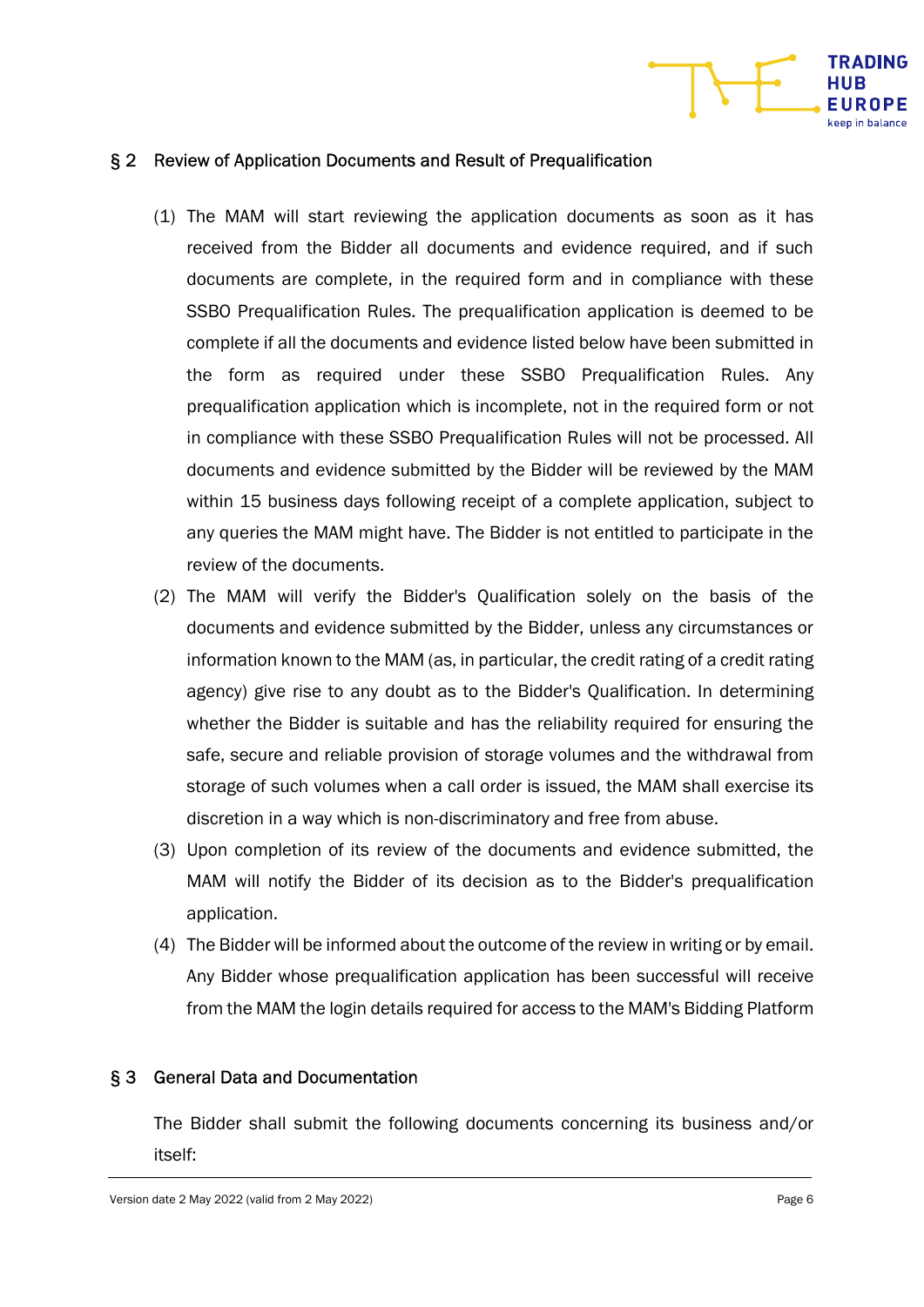

- Up-to-date excerpt from the commercial register (Handelsregister),
- Fully completed application for admission as a Bidder (Appendix 1).

### § 4 Proof of Qualification

- (1) In order to prove its Qualification, the Bidder shall meet the following requirements and submit the relevant supporting documents:
- (2) In order to prove its technical and operational Qualification, the Bidder shall demonstrate, at the request of the MAM, that it is in a position to ensure a safe, secure and reliable injection and withdrawal of gas. In particular, the Bidder shall provide proof that it has in place the required computer systems and that an appropriate level of availability is maintained. For this purpose, the Bidder shall provide a central point of contact (German or English-speaking contact person) available on a 24/7 basis in compliance with statutory working time regulations with overall responsibility for the coordination and use of the storage volumes called by the MAM. Any and all costs incurred in connection with the installation and proper operation of the required computer systems shall be borne by the Bidder.
- (3) The Bidder shall ensure that it is capable of establishing an AS2 communications connection with the MAM's production system which enables the Bidder to communicate with the MAM in the MAM-specific REQEST data format edig@s (hereinafter referred to as "MAM REQEST") and to respond to any SSBO Product call orders issued by the MAM in the MAM-specific REQRES data format (hereinafter referred to as "MAM REQRES ") by sending a corresponding confirmation message to the MAM without undue delay (AS2 Live Connection).
- (4) To prove the availability of a proper communications connection, the Bidder shall participate in a communications test to be carried out between the Bidder and the MAM:
	- (a) For the purpose of carrying out such a communication test a communications connection between the Bidder's system and the MAM's test system (Test Connection) is required. Upon receiving the Bidder's application documents, provided they are complete and in the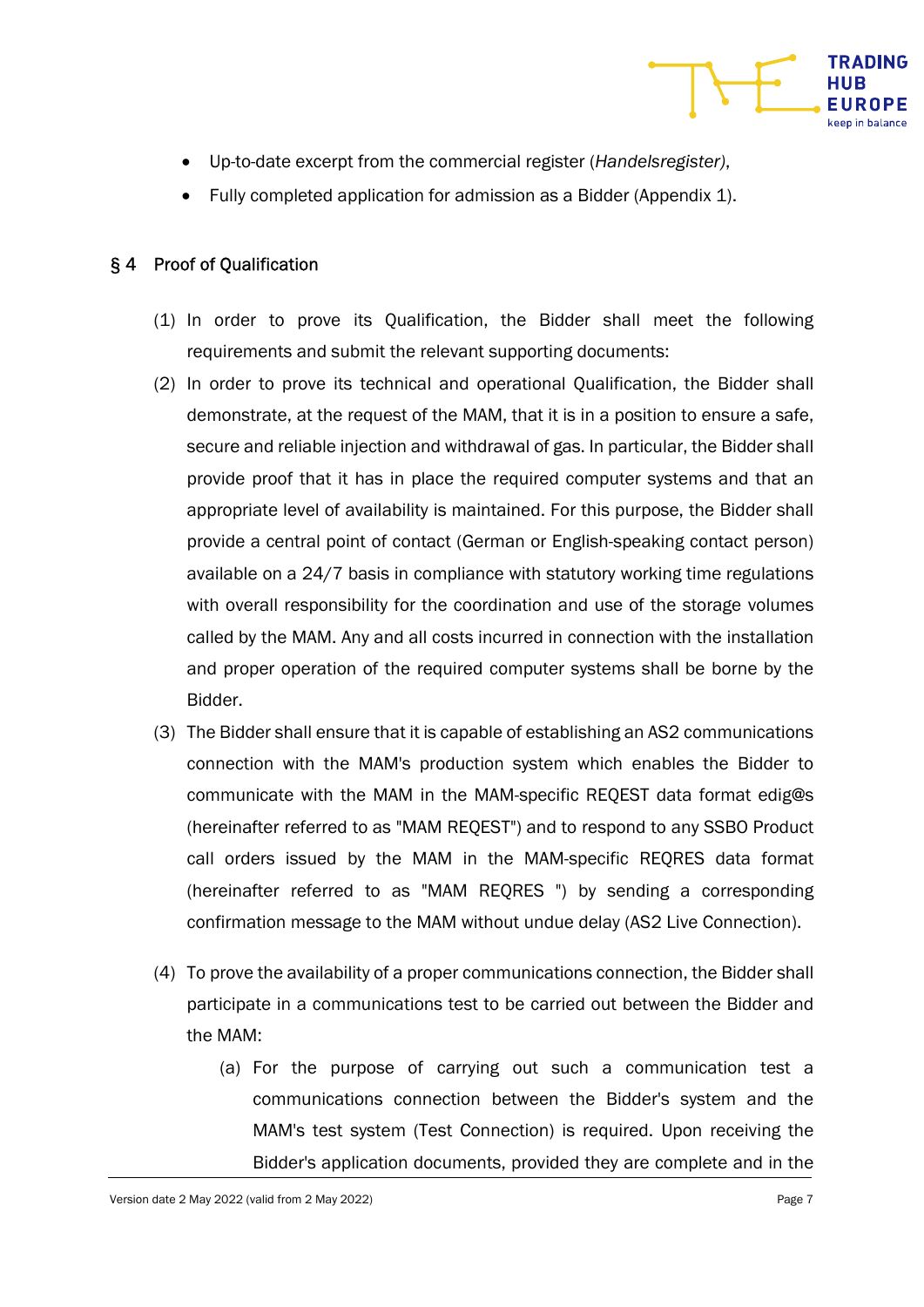required form as provided in section 2 above, the MAM shall therefore send an AS2 Connection Template to the Bidder without undue delay, which the Bidder shall complete and return to the MAM together with the digital certificate4 required for setting up the communications connection. Within ten (10) business days after receiving the duly completed Connection Template and the certificate the MAM shall establish a Test Connection. The MAM shall then test the Bidder's communications capability by issuing a series of simulated SSBO call orders via the Test Connection. As a general rule, the communications test comprises ten (10) test call orders in the course of which the Bidder shall prove that it is capable of responding to a simulated SSBO call order issued by the MAM in MAM REQEST format by sending a corresponding confirmation message in the applicable MAM REQRES format to the MAM without undue delay. The MAM may allow the Bidder to complete less than ten (10) test call orders if and where the availability of a proper communications connection has already been proven to the satisfaction of the MAM by a smaller number of test call orders. If and where the MAM has reasonable grounds for doubting that the Bidder's Test Connection is capable of ensuring proper communications, the MAM shall have the right to require the Bidder to complete more than ten (10) test call orders.

(b) Upon successful completion of the communications test via the Test Connection the MAM shall establish a Live Connection with the Bidder's system within a period of ten (10) business days. The Bidder's communications capability shall then also be tested via the Live Connection. For this purpose, the MAM will send simulated SSBO call orders for a quantity of 0 (zero) megawatt to the Bidder in MAM REQEST format. The communications test via the Live Connection shall be deemed to have been successfully completed where in a series of ten (10) test call orders the Bidder has been able to prove that it is capable

**TRADING HUB EUROPE** 

<sup>&</sup>lt;sup>4</sup> The details relating to the certificate to be submitted will be communicated to the Bidder together with the Connection Template to be completed by the Bidder.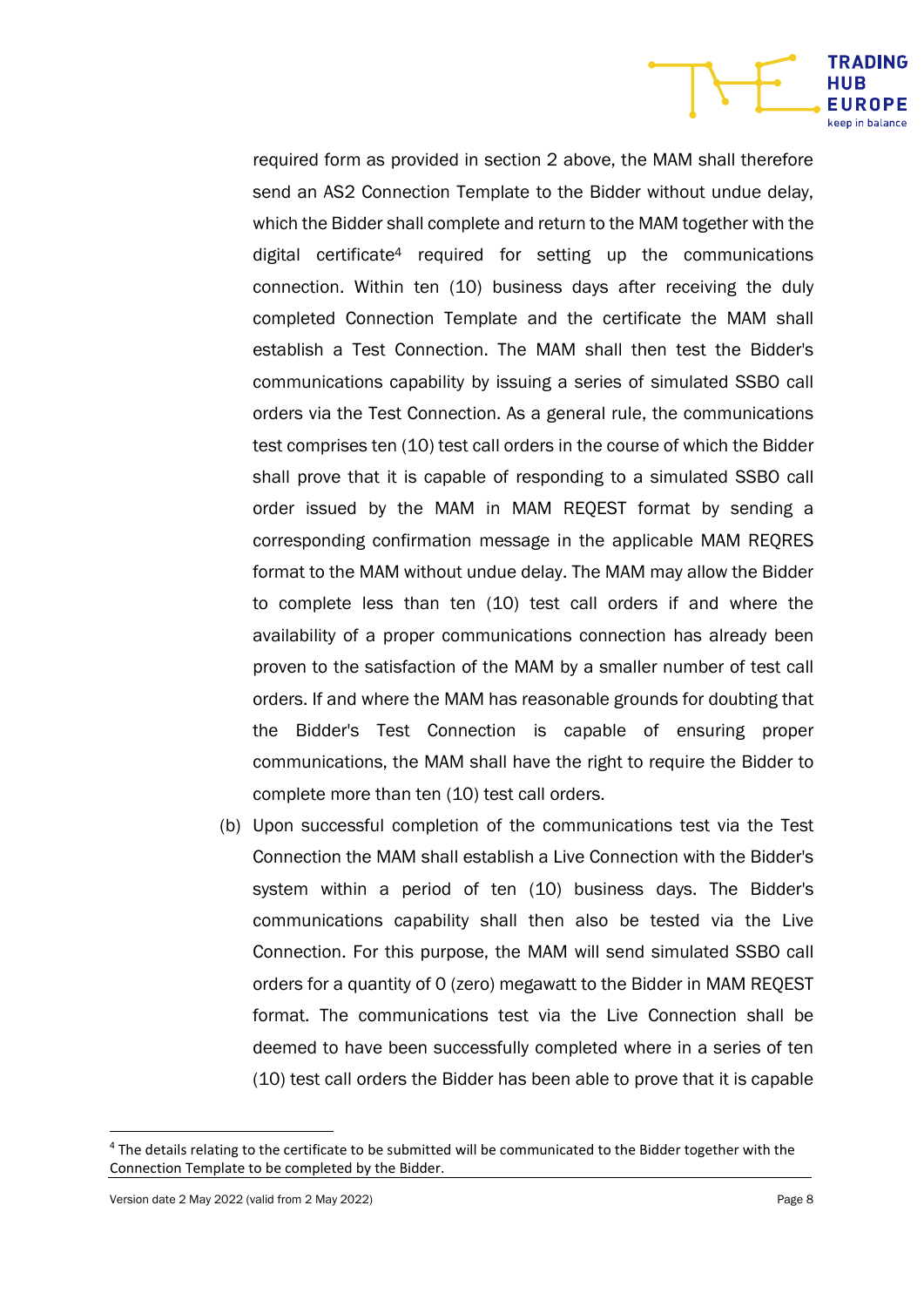

of sending a confirmation message in MAM REQRES format to the MAM without undue delay after receiving a corresponding MAM REQEST message from the MAM. The MAM may allow the Bidder to complete less than 10 test call orders if and where the availability of a proper communications connection has already been proven to the satisfaction of the MAM by a smaller number of test call orders. If and where the MAM has reasonable grounds for doubting that the Bidder's Live Connection is capable of ensuring proper communications, the MAM shall have the right to require the Bidder to complete more than ten (10) test call orders.

Since there is an implementation period, the communications test via the Live Connection must usually be completed at least ten (10) business days prior to the start of any tender for an SSBO Product for which the Bidder wishes to submit bids. The MAM is currently working on creating the technical prerequisites for carrying out communications tests. Therefore, until further notice, the aforementioned deadlines are waived in favour of the Bidder, provided that the Bidder performs the communications test without undue delay upon request by the MAM. The MAM and the Bidder shall cooperate to enable the Bidder to successfully complete the communications test by no later than the beginning of the contract period agreed with the Bidder.

If the Bidder fails to successfully complete the communications test with the MAM even after repeated attempts, the MAM may block the relevant Bidder from participating in further tenders for SSBO Products until the communications test has been successfully completed.

- (5) The Bidder shall meet the following financial capability requirements
	- (a) The Bidder shall have sufficient creditworthiness. Sufficient creditworthiness of the Bidder will be refutably assumed if the Bidder has a long-term rating from the credit rating agency
		- Standard & Poors, and the minimum rating shall be BBB-,
		- Fitch, and the minimum rating shall be BBB-,
		- Moody's, and the minimum rating shall be Baa3, or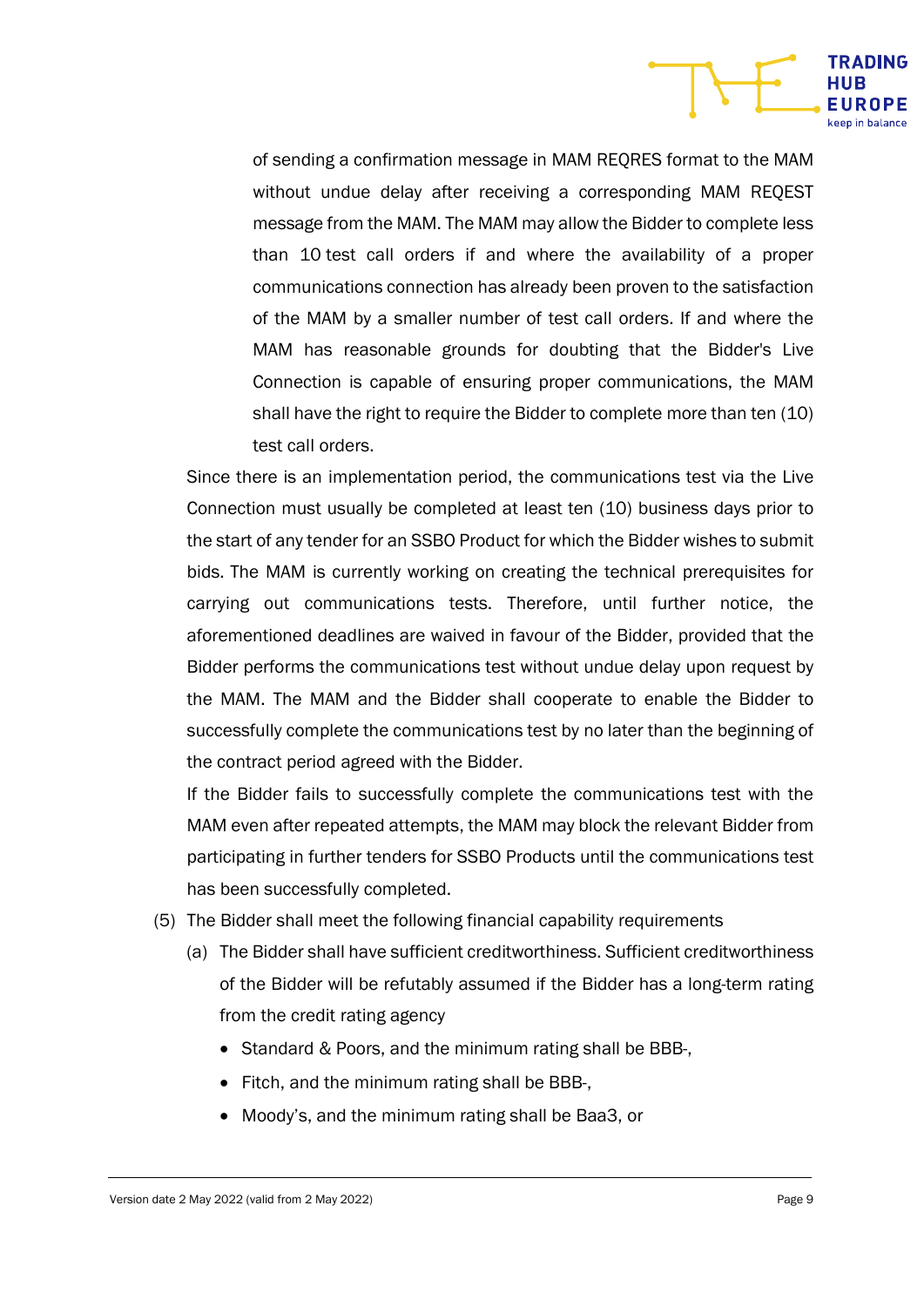- Creditreform (creditworthiness index 2.0) risk class I or II (according to Creditreform Rating-Map Germany in the currently valid version).
- (b) Sufficient creditworthiness shall be deemed to have been disproved if the Bidder also has a credit rating from another of the aforementioned credit rating agencies or from another recognised rating agency which is lower than the aforementioned credit ratings, or is not at least equivalent to any of the aforementioned ratings.
- (c) If the Bidder's creditworthiness cannot be assumed on the basis of an existing credit rating in accordance with the above rules, the MAM may allow the Bidder to prove its sufficient creditworthiness by way of other reasonable evidence of creditworthiness.
- (d) If the Bidder's creditworthiness cannot be assumed in accordance with the above rules in paragraph (5) lit. (a) to (c), the MAM may allow the Bidder to prove its sufficient creditworthiness by way of suitable corporate sureties by the parent company, which shall have a sufficient long-term rating according to paragraph (5) lit. (a). However, beyond this, the Bidder will not have the option of providing a security.
- (e) At the MAM's request, the Bidder shall specify which credit rating agencies have rated the Bidder and disclose the relevant credit ratings.

#### § 5 Changes with Respect to Prequalification Requirements

(1) By submitting its application for prequalification, the Bidder undertakes to notify the MAM in writing, without it being necessary for the MAM to request such notification, in the event of any significant change affecting the information and/or documents submitted for the purpose of the Bidder's application, and to do so without undue delay. Within 15 business days<sup>5</sup> following the receipt of any change notification, the MAM shall verify whether the Prequalified Bidder continues to meet the prequalification requirements set out in section4 above. For the duration of such review, the MAM is entitled to exclude the Prequalified

**TRADING** 

**EUROPE** 

<sup>5</sup> For the purpose of the Prequalification Rules set out herein, "business day" means any day between and including Monday to Friday, with the exception of public holidays and the 24th and 31st of December; in this context any public holiday observed in any German federal state is regarded as a public holiday.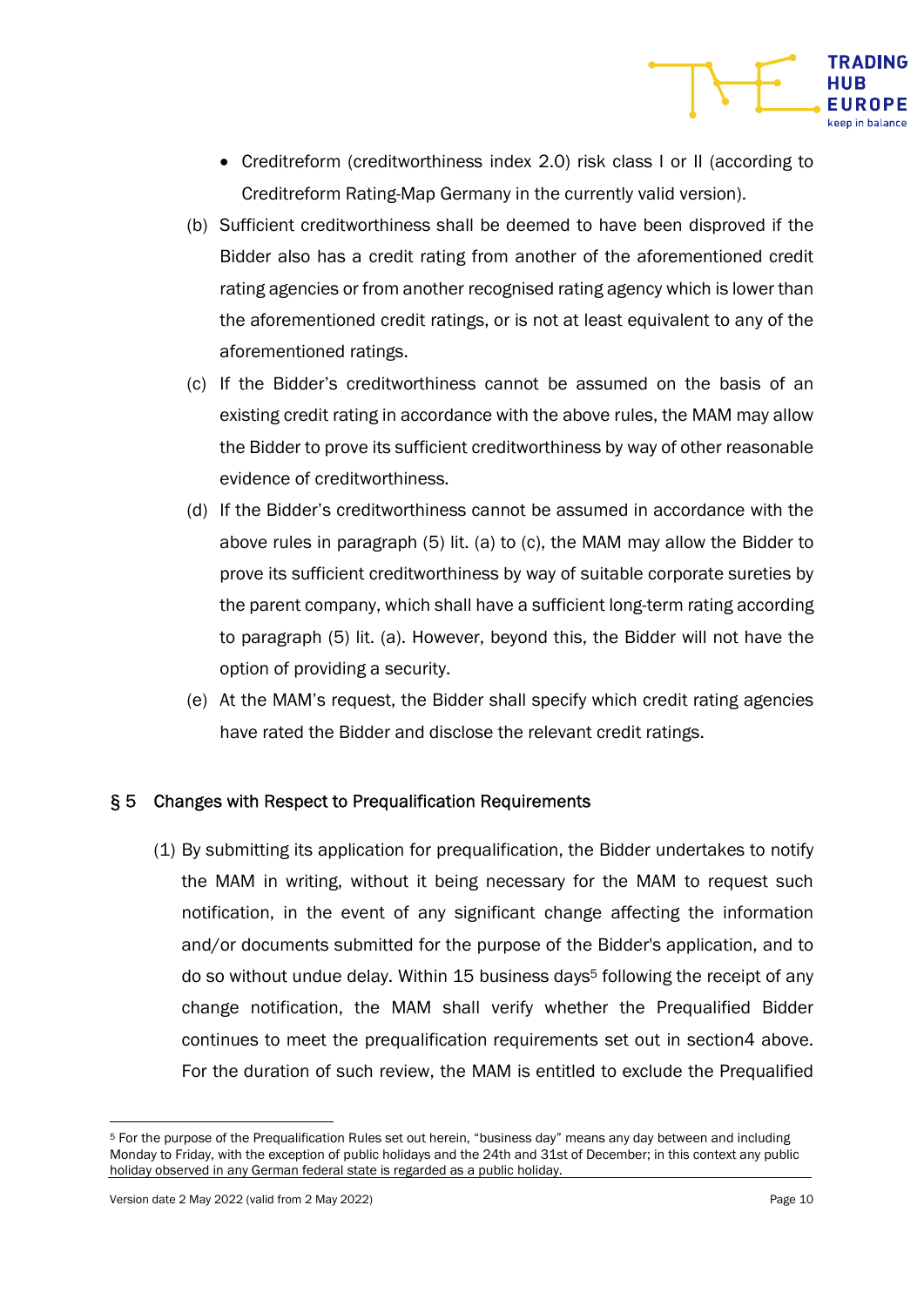

Bidder temporarily from any tenders for SSBO Products taking place during this period.

(2) If the MAM reaches the conclusion that following a change in any of the circumstances which are relevant for prequalification the Prequalified Bidder no longer meets the SSBO prequalification requirements, the Bidder's Prequalified status may be revoked and the Bidder will be excluded from the Bidding Platform for SSBO Products. Especially in cases of a subsequent deterioration in financial situation pursuant to section 4 (4) hereinabove, the MAM may also ask the Bidder to provide a security in accordance with section 6 hereinbelow. If the Prequalified Bidder continues to meet the prequalification requirements, it will retain its status as a Prequalified Bidder. The Prequalified Bidder will be notified thereof in writing or by email.

#### § 6 Revocation of Qualified Status for Good Cause

- (1) The MAM is entitled to immediately revoke any Qualified Bidder's Qualified status according to these SSBO Prequalification Rules and to immediately remove such Prequalified Bidder at any time for good cause. Without limitation, any of the following circumstances, whether separately or concurrently, are deemed to constitute good cause for such action:
	- (a) The Bidder no longer meets the prequalification requirements according to these SSBO Prequalification Rules set out herein
	- (b) The MAM has obtained reliable information that the Bidder will no longer comply with the prequalification requirements set out herein in the imminent future.
	- (c) The Bidder's multiple or serious non-performance or defective performance under an SSBO Product Agreement of an obligation that can no longer be performed (fixed date performance obligation, e.g. the obligation to inject gas into or withdraw gas from storage at a specific point in time for a specific period).
	- (d) Enforcement measures have been initiated against the Bidder for monetary claims (Sections 803 - 882a of the German Code of Civil Procedure (ZPO))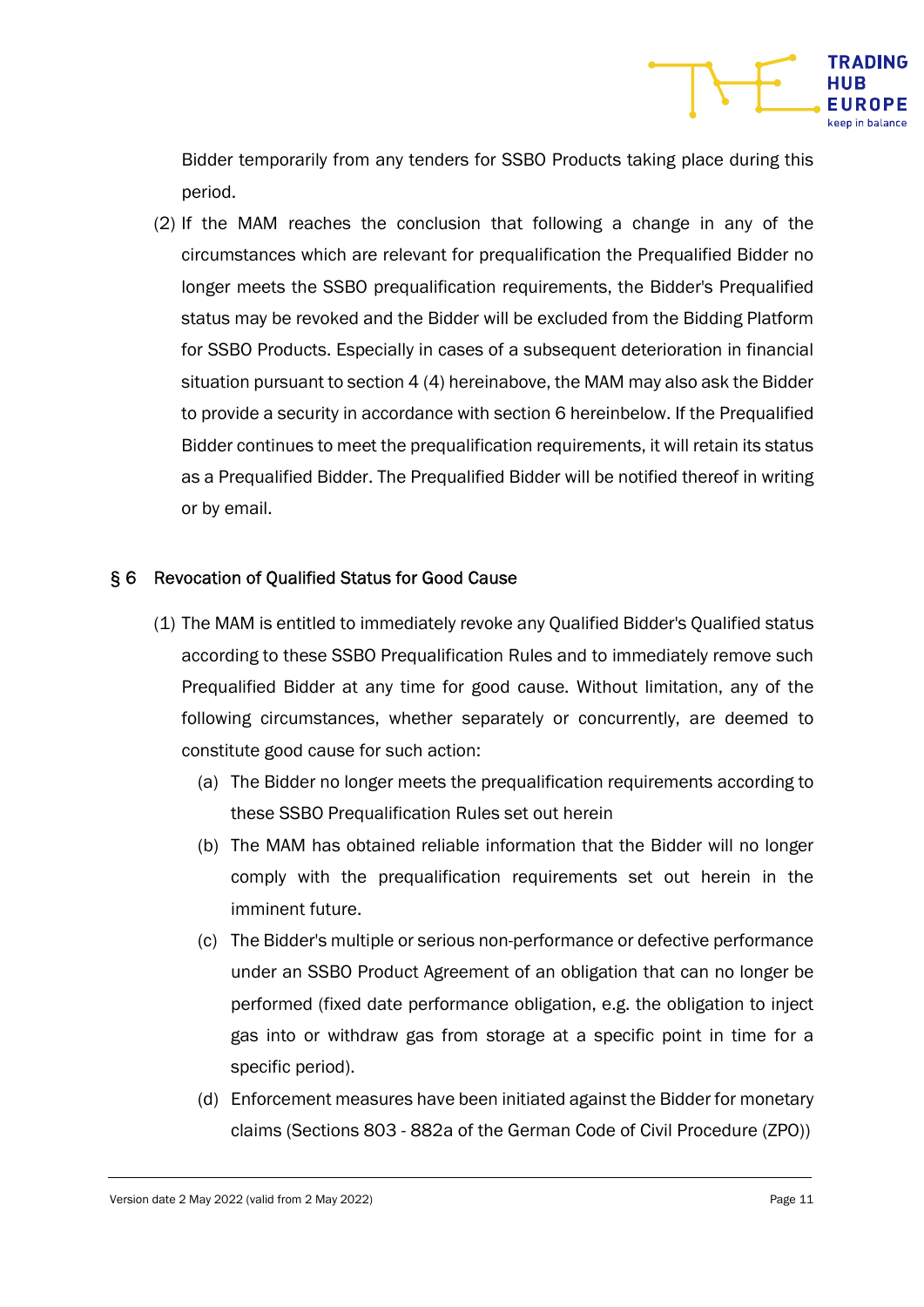

- (e) An application is made for the initiation of insolvency proceedings or similar proceedings against the Bidder's assets.
- (f) The Bidder or any person acting on behalf of the Bidder engages in a proven misconduct which raises doubt as to the Bidder's reliability.
- (f) An enforceable judgment is rendered against the Bidder or any person acting on behalf of the Bidder that raises doubt as to the person's professional reliability.
- (g) Submission of forged or otherwise incorrect documents and/or information in the course of the prequalification procedure.
- (h) The Bidder, its employees, agents or management shall be declared sanctioned persons in accordance with the laws and regulations on compliance with sanctions and shall be placed on sanction lists.
- (i) There are grounds for exclusion against the Bidder in accordance with section 142 (2) in conjunction with sections 123, 124 of the Act against Restraints of Competition (GWB).
- (2) Revocation shall be in writing or by facsimile.

## § 7 Modification of the SSBO Prequalification Rules

- (1) The MAM reserves the right to modify the SSBO Prequalification Rules for Participation in Tenders for SSBO Products at any time provided that it does so based on appropriate, non-discriminatory and transparent considerations, in particular in cases of an amendment of regulatory or legislative requirements and to update or amend the user eligibility requirements and the modalities of the contractual relationship. In such case, the MAM is entitled to require any Bidder who has already been qualified as a Prequalified Bidder to complete a new prequalification procedure according to the modified provisions.
- (2) If the MAM does not require the Bidder to complete a new prequalification procedure according to the modified provisions, the MAM will inform the Bidder in writing or by e-mail about the amendment of the SSBO Prequalification Rules, requesting the Bidder to express its consent with the amended SSBO Prequalification Rules within two (2) weeks.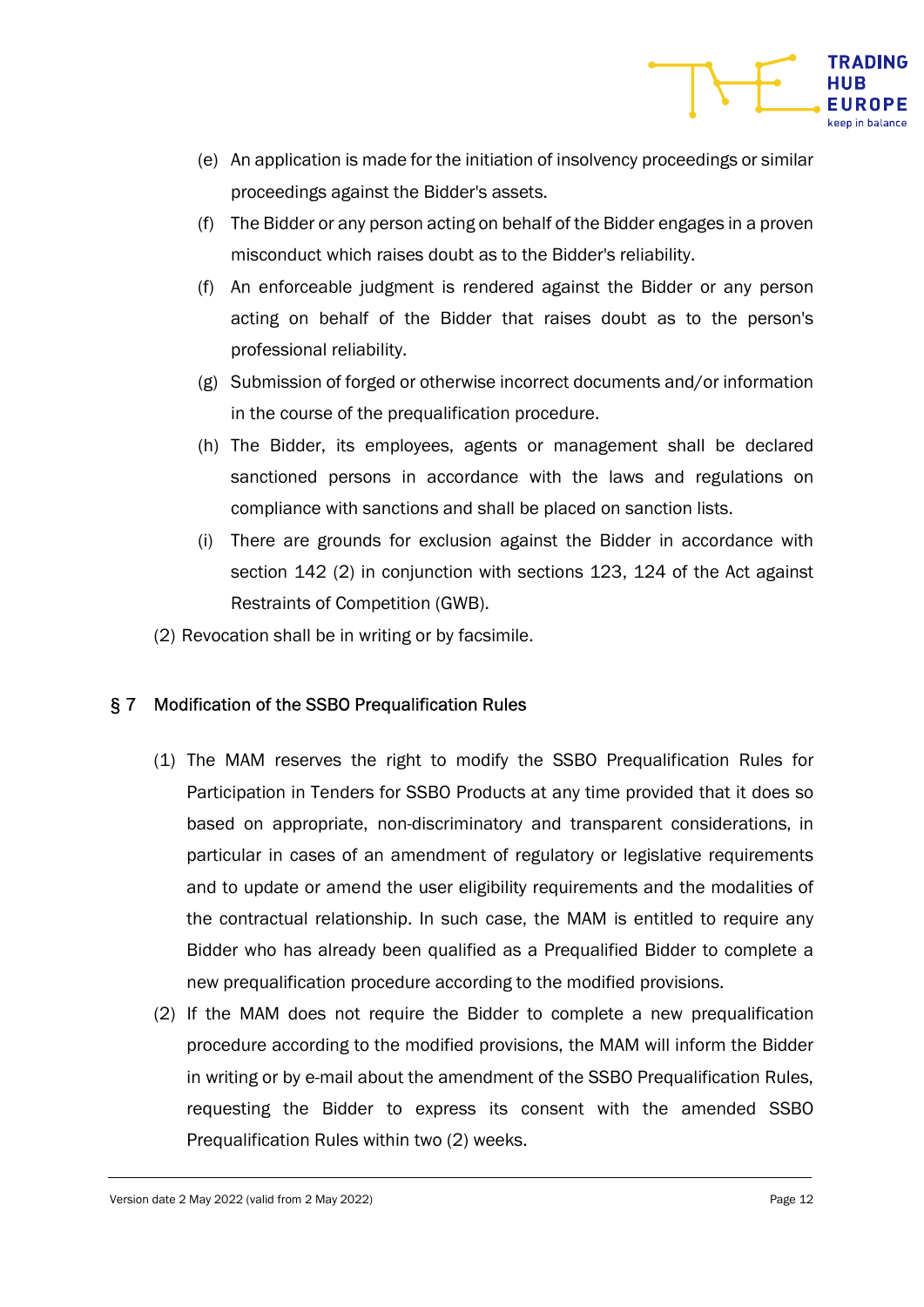

(3) If the MAM requests the Bidder to complete a new prequalification procedure in accordance with paragraph (1) or if the Bidder does not express its consent as requested in accordance with the preceding paragraph, the MAM shall be entitled to immediately revoke any existing prequalification of the Bidder and to immediately exclude such Bidder from tenders for SSBO Products. In any such case, any SSBO Product Agreements which are already concluded at this point in time shall be subject to the SSBO Prequalification Rules in its version valid at the time of the conclusion of the relevant SSBO Product Agreement, as far as such System SSBO Product Agreement refers to the SSBO Prequalification Rules.

#### § 8 Validity of Prequalification

These SSBO Prequalification Rules, including without limitation the admission and access to the Bidding Platform for SSBO Products, shall apply for an indefinite period of time. The Bidder may terminate its use of the Portal at any time with one month's written notice. Any such termination shall be without prejudice to the contracts concluded between the MAM and the Bidder in respect of individual SSBO Products.

#### § 9 General Information on Access to, and Use of, the Bidding Platform

Use of the Bidding Platform by the Bidder shall be governed by sections 10 to 12 of the Supplementary Terms and Conditions of TRADING HUB EUROPE GmbH governing Portal Use (hereinafter "Portal Terms and Conditions"). Said Portal Terms and Conditions are available to the Bidder on the MAM website. The Bidder will have agreed to said Terms and Conditions as part of its admission as Balancing Group Manager.

#### § 10 User accounts

(1) Following successful admission by the MAM, the Bidder can apply to register users with the MAM who will be granted access to the Bidding Platform. To do so, the Bidder shall properly complete and sign the corresponding "Registration of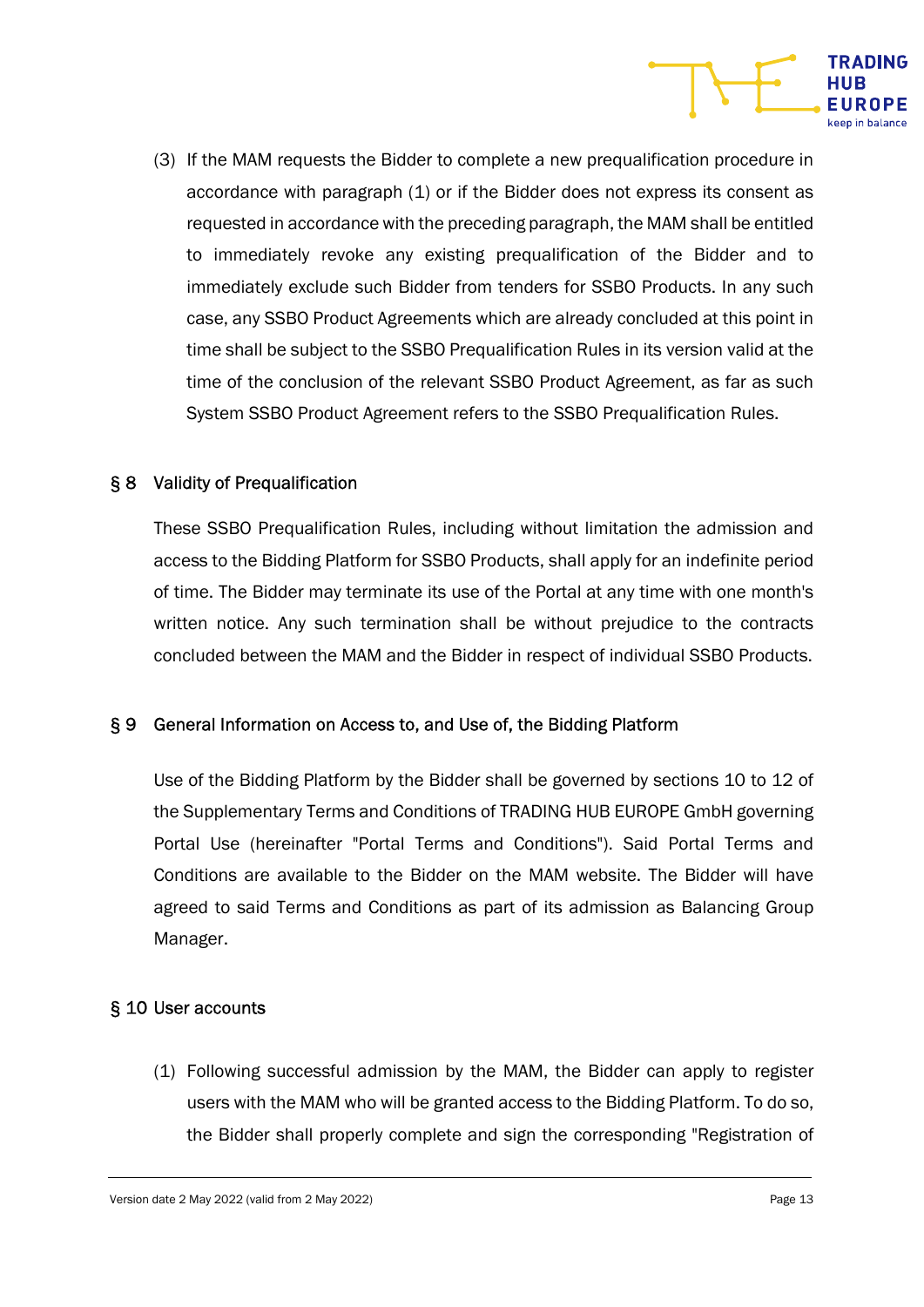

User(s) for the Balancing Services Portal" form and send it to the MAM. The form is available on the MAM website.

- (2) The Bidder undertakes to assign a user account only to those persons who are authorised to represent the Bidder vis-à-vis the MAM as part of tenders for SSBO Products and SSBO Product Agreements.
- (3) Login details must not be passed to others. If another, previously unnamed user is to replace the previous authorised user, the MAM shall be informed immediately and a new user authorisation must be issued. Upon notification by the Bidder, the MAM will deactivate the user account of the previous user.
- (4) The MAM may block a user's access temporarily or permanently if there is concrete evidence suggesting that the user is violating or has violated these SSBO Prequalification Rules or applicable law in connection with the use of the Bidding Platform or if there is concrete evidence suggesting that the user is not reliable or if the MAM has another justified interest in blocking the user. When deciding whether or not to block a user, the MAM will give due consideration to the legitimate interests of the Bidder concerned.
- (5) The Bidder shall be liable for all activities performed under its user accounts. The forgoing shall not apply if the Bidder is not responsible for the misuse of its user accounts because it has not breached its obligation to exercise due diligence.

#### § 11 Assignment

- (1) Neither the MAM nor the Bidder (hereinafter individually referred to as "Party" or collectively as the "Parties") shall transfer any rights and/or obligations hereunder, whether in whole or in part, to any third party unless the other Party hereto has given its prior consent to such transfer. Consent may only be withheld for good cause.
- (2) Any transfer to an affiliated company within the meaning of Section 15 of the German Stock Corporation Act (AktG) shall not require prior consent but shall be notified to the other Party in writing.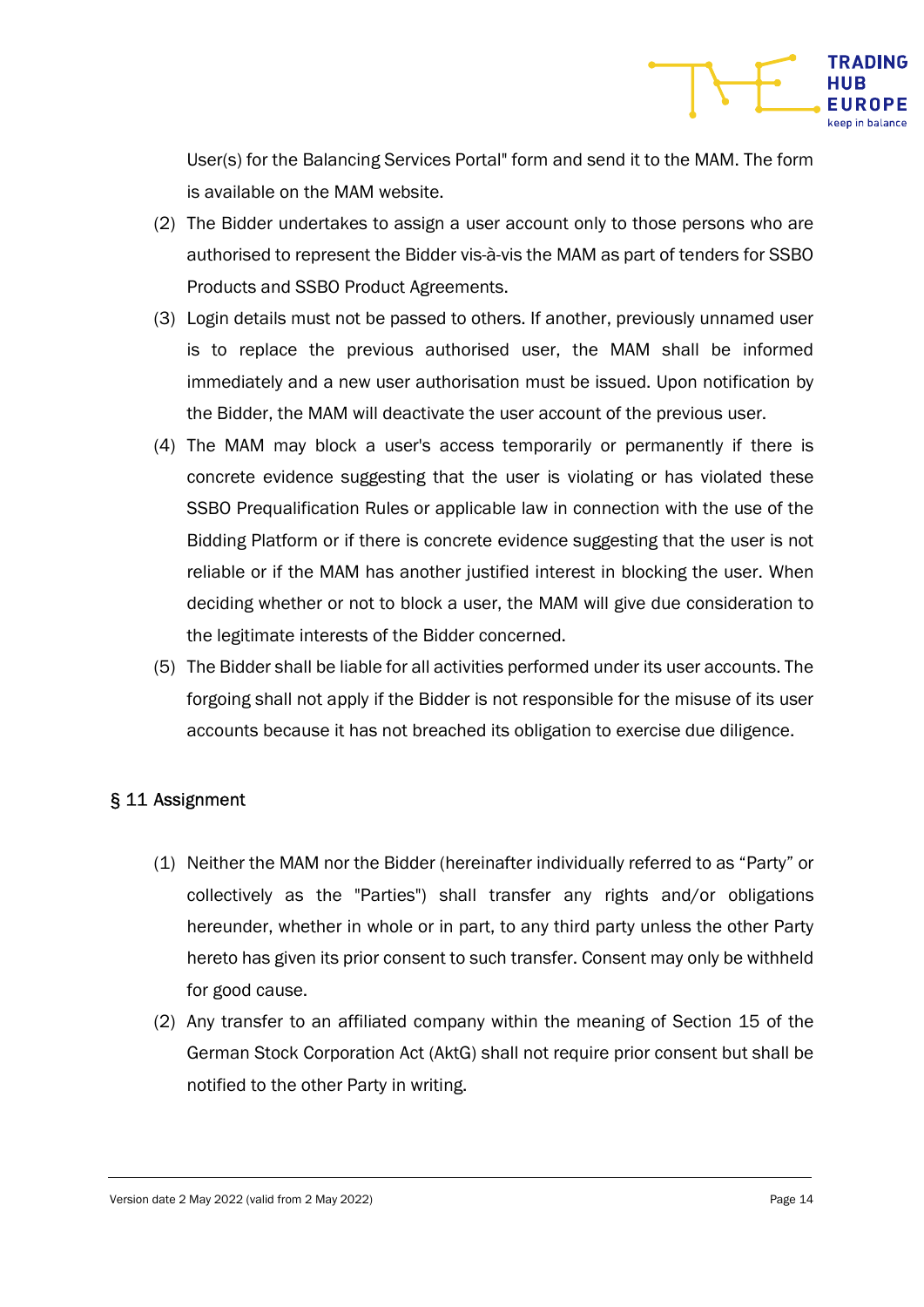

#### § 12 Data Protection

As part of its commitment to quality, the MAM undertakes to handle all personal data of the user in a responsible manner. The MAM will collect, process and use the personal data provided by the user only to the extent permitted by law for the purpose of grating admission to, and/or use of, the Bidding Platform. The MAM will only process or use of the data provided by the user for other purposes where the user has given its express consent or if the MAM is legally obliged to do so. Further information on data protection is contained in the MAM's data protection declaration (provided on its website).

#### § 13 Confidentiality

- (1) The Parties shall treat as confidential and not disclose or make available to third parties any and all information which they obtain in connection with the admission and which has been designated as confidential (hereinafter referred to as "Confidential Information") subject to the provisions in the following paragraph, unless the other Party has given its prior written consent. The Parties undertake to use such Confidential Information exclusively for the purpose of executing the respective contract.
- (2) Each Party shall have the right to disclose Confidential Information received from the other Party without the latter's written approval
	- (a) to an affiliated company, provided that the latter is under a similar obligation of confidentiality
	- (b) to its shareholders, agents, advisors, banks and insurance companies, if and to the extent that disclosure is necessary for the proper performance of the contractual obligations, and such persons or companies have themselves

**TRADING** 

UROPE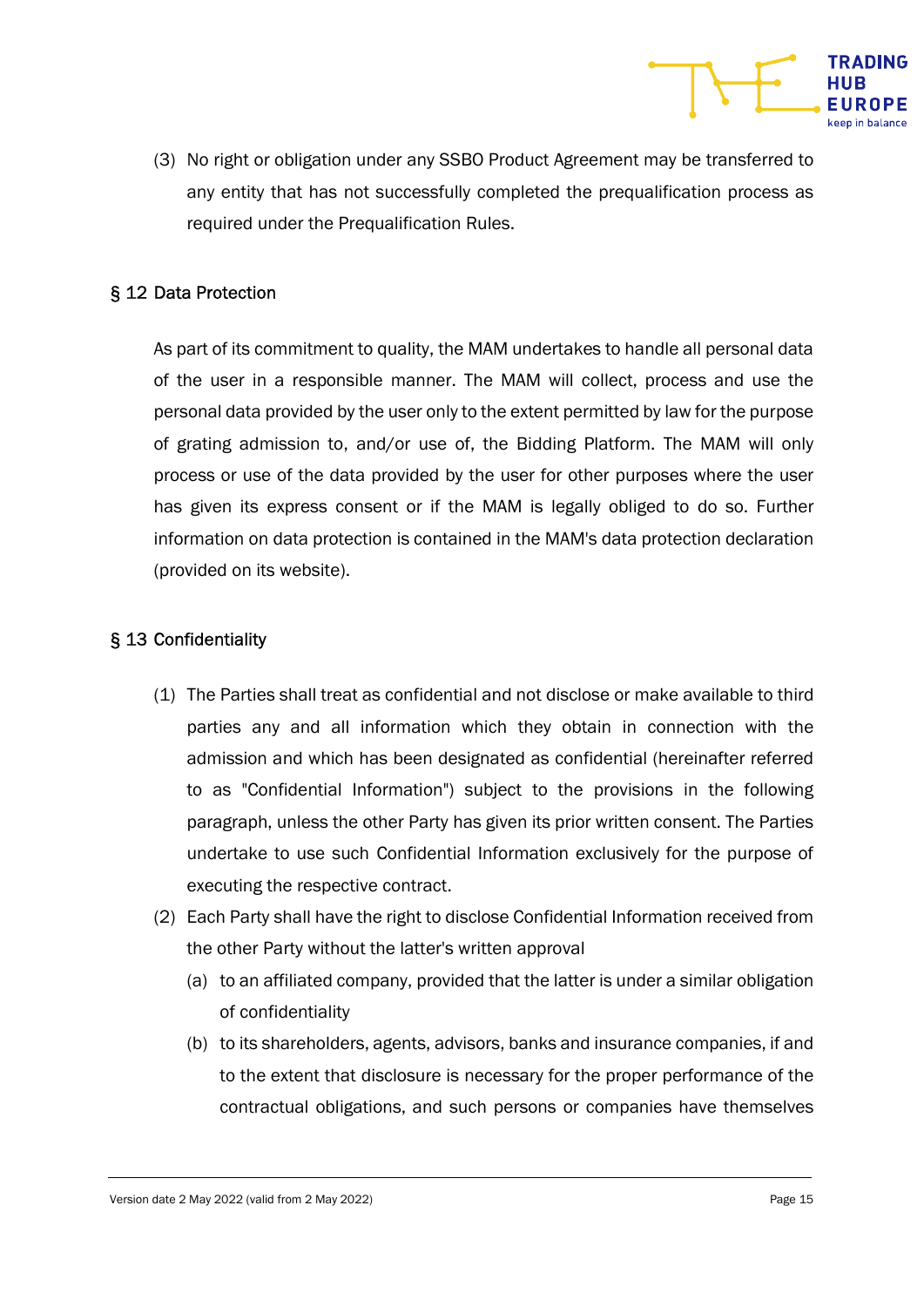

previously undertaken to keep the information confidential or are bound by a professional obligation of confidentiality, or

- (c) to the extent that such Confidential Information is already legitimately known to the receiving Party at the time of receipt from the disclosing Party or is already in the public domain or becomes available to the public other than by act or omission of the receiving Party or is required to be disclosed by a Party pursuant to a provision of law or a court or administrative order or a request by the regulatory authority.
- (3) The obligation to maintain confidentiality shall expire two (2) years after receipt of the Confidential Information if no admission is granted under these SSBO Prequalification Rules. The documents shall then be destroyed. Otherwise, the confidentiality obligations shall also apply to the Confidential Information received as part of the admission.

### § 14 Liability

- (1) The MAM shall only be liable hereunder in the event of a breach of a material obligation, the breach of which either places at risk the achievement of the SSBO Prequalification Rules' purpose and/or the fulfilment of which is a prerequisite for the proper performance of the Prequalification Rules, and on the fulfilment of which the Bidder regularly relies and may rely (hereinafter referred to as "Cardinal Obligation"). Moreover, liability hereunder shall be limited to the foreseeable damage, which is typical of these SSBO Prequalification Rules.
- (2) The MAM shall not be liable if the circumstances giving rise to a claim against the MAM
	- (a) are based on an unusual and unforeseeable event over which the MAM has no control and the consequences of which could not have been avoided despite the exercise of due care, or
	- (b) were brought about by the MAM complying with a legal obligation.
- (3) Moreover, the MAM shall not be liable for failures or disruptions in the technical infrastructure outside the MAM's sphere of responsibility (force majeure).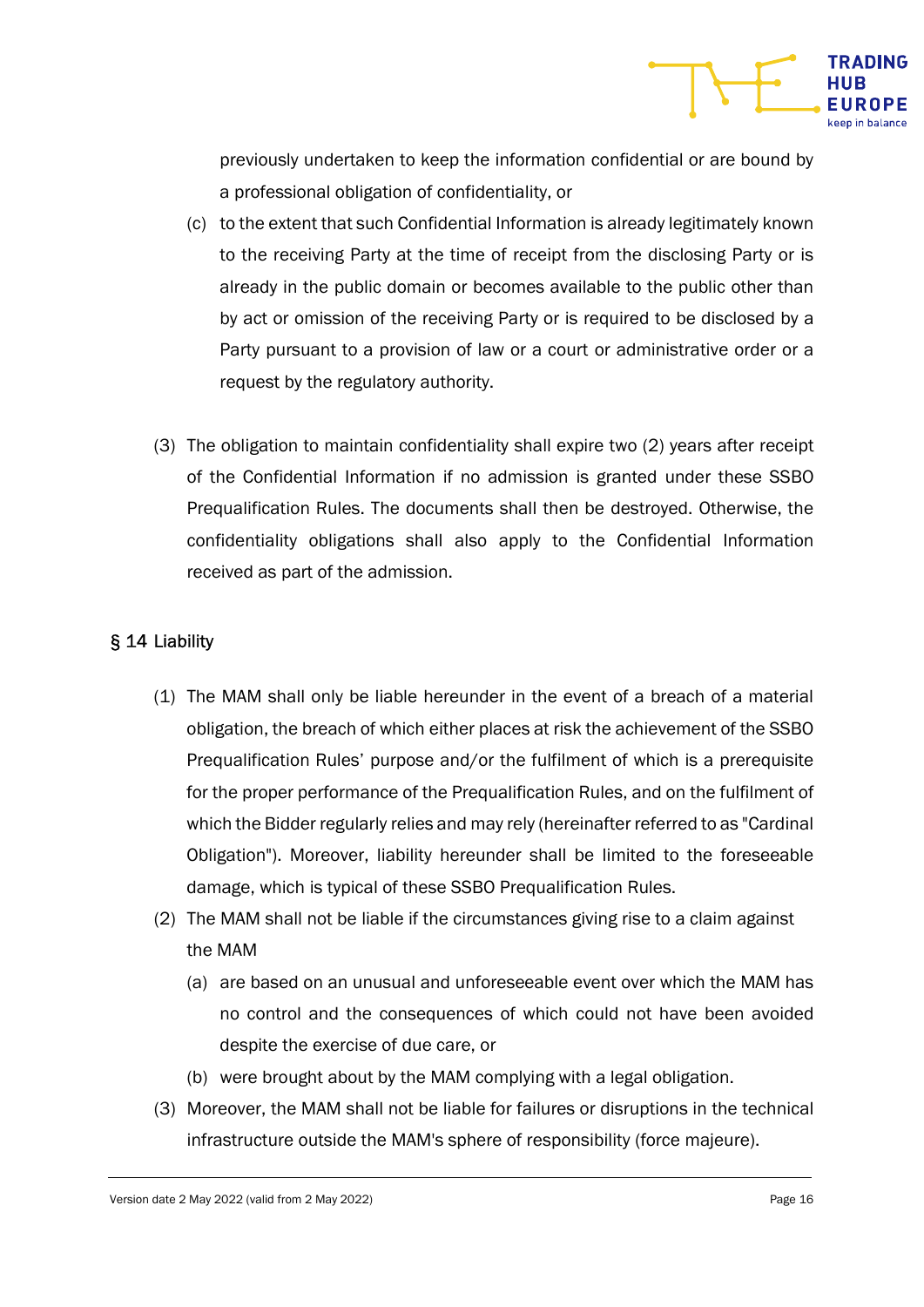

- (4) The aforementioned limitations of liability as set out in paragraphs (1) to (3) above shall not apply in the case of
	- (a) damage due to intent or gross negligence,
	- (b) personal injury (injury to life, body, health), as well as
	- (c) the assumption of guarantees.
- (5) The foregoing shall be without prejudice to liability under mandatory statutory provisions (including without limitation the Product Liability Act).

#### § 15 Applicable law, place of jurisdiction, final provisions

- (1) These SSBO Prequalification Rules are available in the German and English languages. In the event of any discrepancy between the German-language and the English-language versions, the German-language version shall prevail.
- (2) These SSBO Prequalification Rules shall be governed by, and construed and interpreted in accordance with, the law of the Federal Republic of Germany to the exclusion of the UN Convention on the International Sale of Goods (CISG).
- (3) The place of jurisdiction for all disputes between the MAM and the Bidder arising from these SSBO Prequalification Rules shall be Düsseldorf/Germany, insofar as such an agreement on the place of jurisdiction is permissible.
- (4) There are no verbal collateral agreements in addition to these SSBO Prequalification Rules.
- (5) If any provision of these SSBO Prequalification Rules is or becomes invalid or unenforceable, the remaining provisions shall remain in full force and effect. Instead of such invalid or unenforceable provision, a new valid provision coming as close as reasonably possible to the purpose of the invalid provision shall be deemed to have been agreed. In the event of any loopholes or gaps herein, a provision shall be deemed to have been agreed which corresponds to what would have been agreed in accordance with the purpose of these Prequalification Rules had the Parties considered the matter.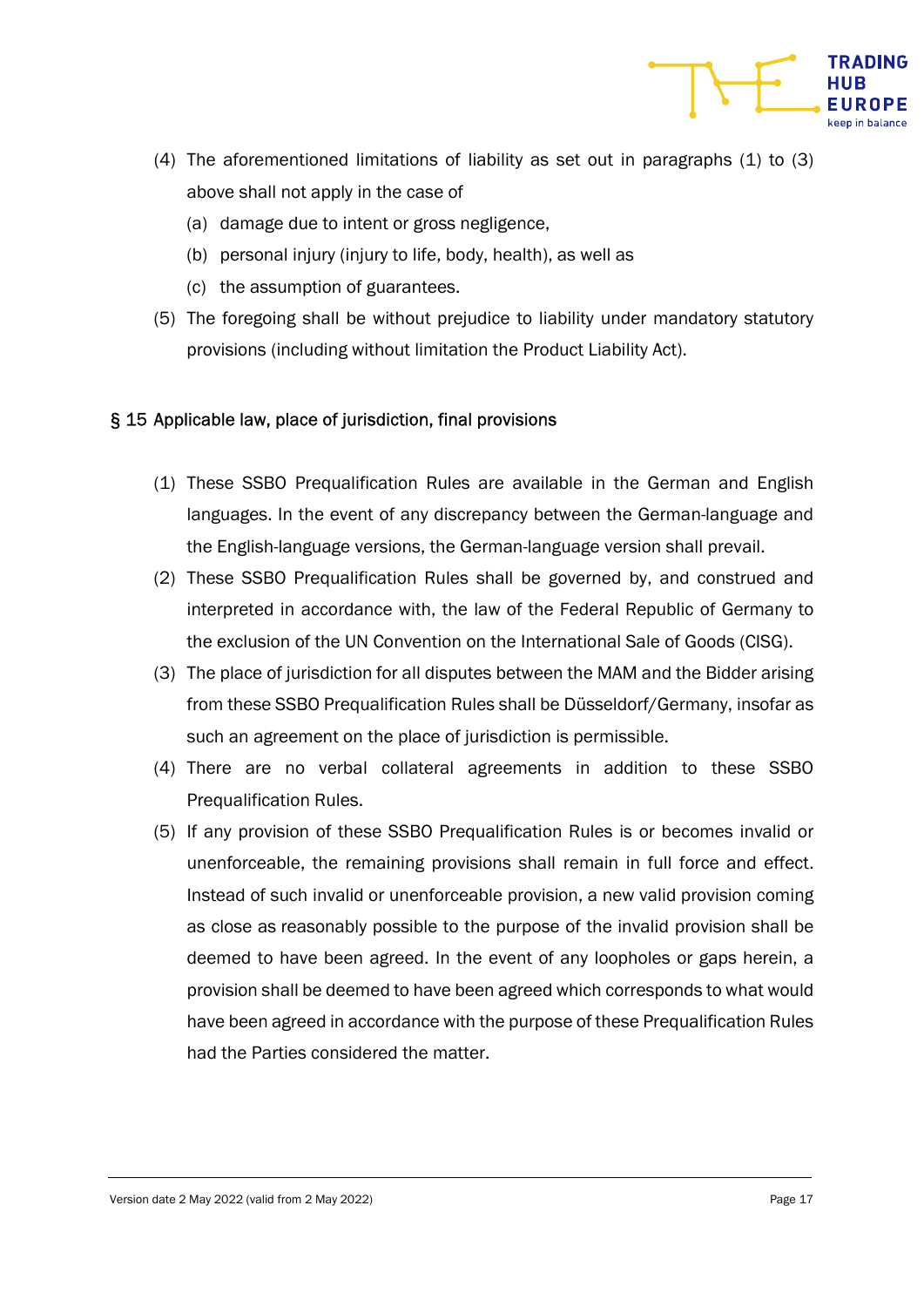

## Appendix 1

## Application for Admission as a Bidder to Tenders for SSBO Products by Trading Hub Europe GmbH

#### Trading Hub Europe GmbH

Anna-Louisa-Karsch-Str. 2 10178 Berlin Phone: +49 (0) 30 364 289 400 Fax: +49 (0) 30 364 289 420

#### Bidder:

Name/full company name including legal form:

Street/street No:

Postcode and city/town:

Country:

Telephone/fax:

Website/email:

Object of business:

DVGW code in the capacity as Balancing Group Manager:

#### Dispatching Contact:

Contact person for operational handling of SSBO Product call orders (24/7):

Telephone (24/7):

Fax:

Email: